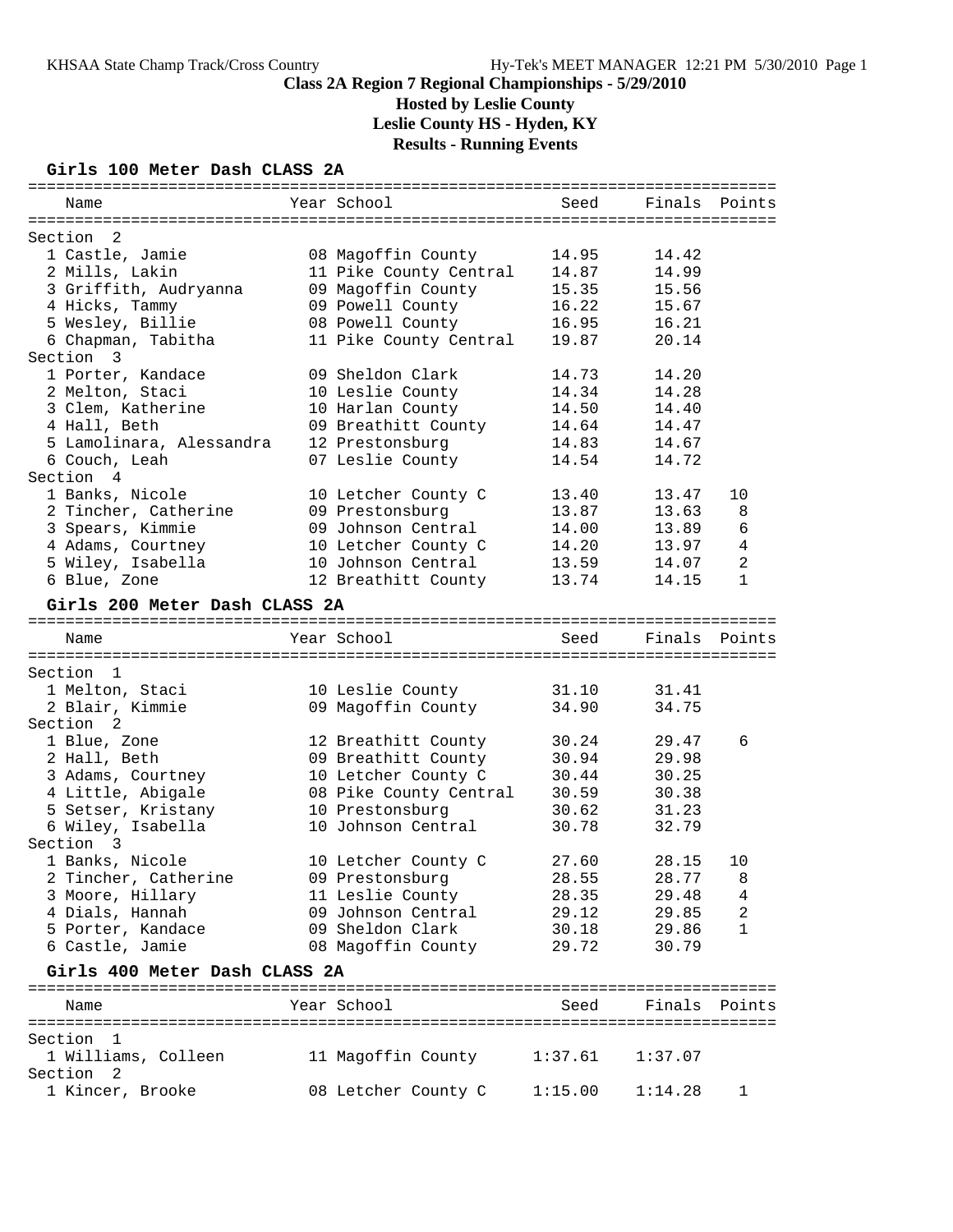**Hosted by Leslie County**

**Leslie County HS - Hyden, KY**

# **Results - Running Events**

|  | Girls 400 Meter Dash CLASS 2A |  |  |  |  |  |
|--|-------------------------------|--|--|--|--|--|
|--|-------------------------------|--|--|--|--|--|

| 2 Martin, Haley<br>3 Cyrus, Larra<br>4 Slone, Micheala<br>5 Foley, Courtney<br>6 Billings, Brooke<br>Section 3<br>1 Banks, Nicole<br>2 Moore, Hillary<br>3 Little, Abigale<br>4 Fee, Katelyn<br>5 Ward, Holly                                                                                           | 09 Harlan County<br>09 Johnson Central<br>09 Prestonsburg<br>11 Prestonsburg<br>07 Powell County<br>10 Letcher County C<br>11 Leslie County<br>08 Pike County Central<br>07 Leslie County<br>09 Magoffin County                                               | 1:15.00<br>1:15.96<br>1:16.45<br>1:19.79<br>1:21.00<br>1:04.00<br>1:04.63<br>1:11.00<br>1:14.24<br>1:08.28                       | 1:15.14<br>1:19.62<br>1:21.48<br>1:23.37<br>1:24.51<br>1:02.78<br>1:06.09<br>1:09.44<br>1:10.11<br>1:10.29                       | 10<br>8<br>6<br>4<br>$\mathfrak{D}$                              |
|---------------------------------------------------------------------------------------------------------------------------------------------------------------------------------------------------------------------------------------------------------------------------------------------------------|---------------------------------------------------------------------------------------------------------------------------------------------------------------------------------------------------------------------------------------------------------------|----------------------------------------------------------------------------------------------------------------------------------|----------------------------------------------------------------------------------------------------------------------------------|------------------------------------------------------------------|
| 6 Tackett, Cassie                                                                                                                                                                                                                                                                                       | 09 Johnson Central                                                                                                                                                                                                                                            | 1:08.46                                                                                                                          | 1:17.39                                                                                                                          |                                                                  |
| Girls 800 Meter Run CLASS 2A                                                                                                                                                                                                                                                                            |                                                                                                                                                                                                                                                               |                                                                                                                                  |                                                                                                                                  |                                                                  |
| Name                                                                                                                                                                                                                                                                                                    | Year School                                                                                                                                                                                                                                                   | Seed                                                                                                                             | Finals                                                                                                                           | Points                                                           |
|                                                                                                                                                                                                                                                                                                         |                                                                                                                                                                                                                                                               |                                                                                                                                  |                                                                                                                                  |                                                                  |
| Section 1<br>1 Moore, Katie<br>2 Mullins, Kelsey<br>3 Little, Lauren<br>4 Marcum, Nikki<br>5 Mullins, Samantha<br>6 Whitaker, Samantha<br>7 Curtis, Tristan<br>8 Goodwin, Jade<br>9 Hopkins, Alli<br>10 Walters, Amber<br>11 Griffith, Ayngelea<br>12 Chapman, Tabitha<br>Girls 1600 Meter Run CLASS 2A | 07 Leslie County<br>11 Letcher County C<br>10 Leslie County<br>10 Johnson Central<br>10 Letcher County C<br>12 Johnson Central<br>08 Powell County<br>08 Harlan County<br>09 Prestonsburg<br>08 Harlan County<br>08 Magoffin County<br>11 Pike County Central | 2:38.00<br>2:41.00<br>3:04.20<br>2:51.30<br>2:56.00<br>2:55.17<br>2:49.00<br>2:50.00<br>2:53.41<br>3:00.00<br>4:03.78<br>6:00.00 | 2:43.96<br>2:46.34<br>2:48.35<br>2:49.96<br>2:51.55<br>2:52.47<br>2:56.56<br>2:58.61<br>3:10.91<br>3:12.68<br>4:17.12<br>4:19.10 | 10<br>8<br>6<br>$\overline{4}$<br>$\overline{2}$<br>$\mathbf{1}$ |
| Name                                                                                                                                                                                                                                                                                                    | Year School                                                                                                                                                                                                                                                   | Seed                                                                                                                             | Finals                                                                                                                           | Points                                                           |
| 1 Holbrook, Allison<br>2 Mullins, Kelsey<br>3 Bailey, Victoria<br>4 Goodwin, Jade<br>5 Cottrell, Jessica<br>6 Pratt, Alyssa<br>7 Deyo, Corinna<br>8 Gose, Angelina<br>9 Moree, Brooke<br>10 Lemaster, Nicole<br>Girls 3200 Meter Run CLASS 2A                                                           | 10 Leslie County<br>11 Letcher County C<br>11 Leslie County<br>08 Harlan County<br>08 Harlan County<br>11 Perry County Cen<br>11 Johnson Central<br>09 Letcher County C<br>08 Powell County<br>10 Johnson Central                                             | 6:07.00<br>6:04.00<br>6:24.58<br>6:09.00<br>6:20.00<br>6:48.00<br>7:33.56<br>7:15.00<br>6:49.00<br>8:10.02                       | 6:06.15<br>6:18.09<br>6:27.13<br>6:33.87<br>6:49.97<br>6:54.42<br>7:04.25<br>7:21.17<br>7:21.60<br>7:46.51                       | 10<br>8<br>6<br>$\overline{4}$<br>2<br>$\mathbf{1}$              |
| Name                                                                                                                                                                                                                                                                                                    | Year School                                                                                                                                                                                                                                                   | Seed                                                                                                                             | Finals                                                                                                                           | Points                                                           |
| 1 Holbrook, Allison<br>2 Adams, Freddi<br>3 Taylor, Talena<br>4 Helton, Hayley                                                                                                                                                                                                                          | 10 Leslie County<br>10 Letcher County C<br>11 Letcher County C<br>11 Harlan County                                                                                                                                                                            | 13:57.00<br>14:11.00<br>14:25.00<br>14:10.00                                                                                     | 13:57.59<br>14:58.18<br>14:58.21<br>15:31.67                                                                                     | <b>EEEEEEEEE</b><br>10<br>8<br>6<br>4                            |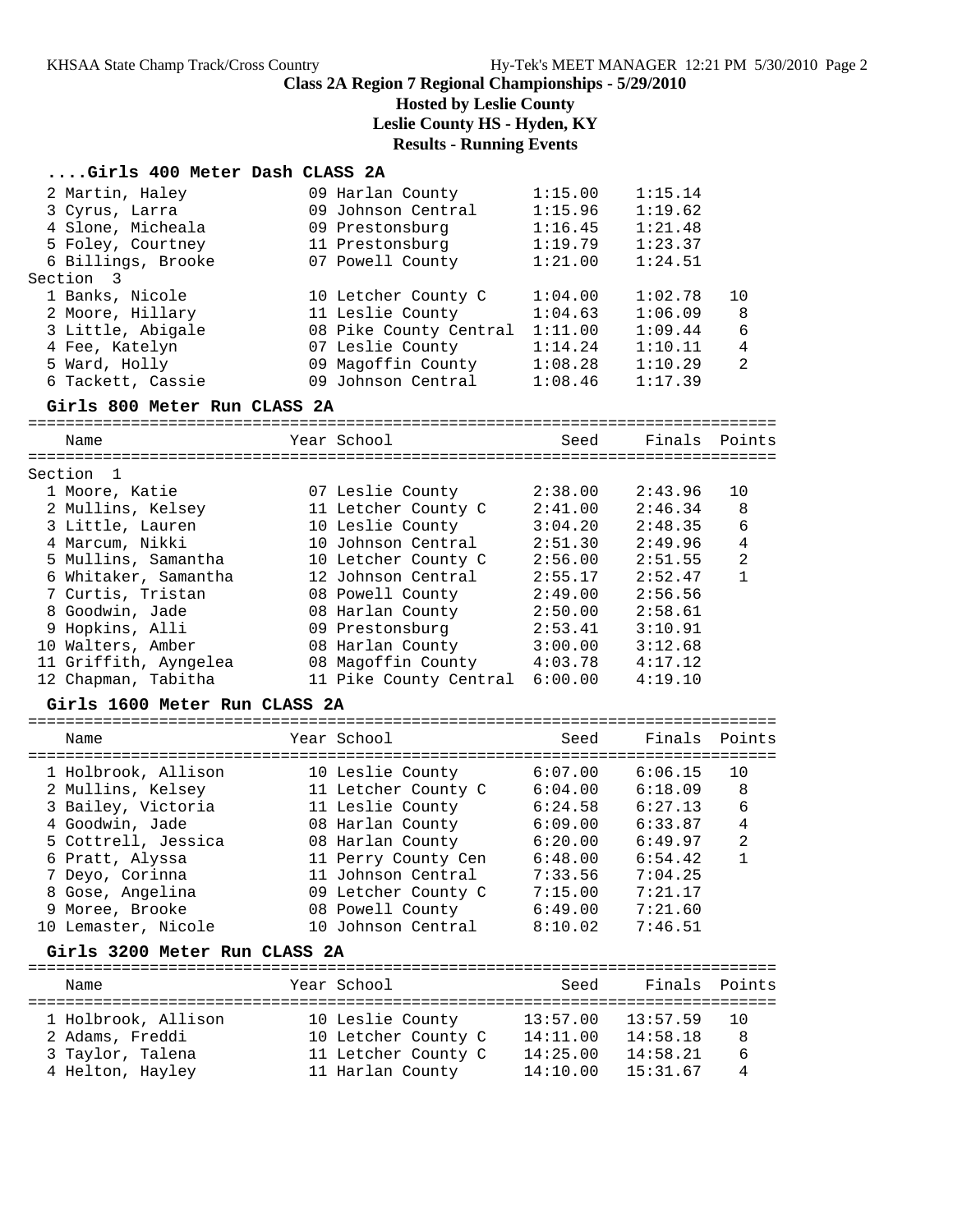# **Hosted by Leslie County**

**Leslie County HS - Hyden, KY**

# **Results - Running Events**

| Girls 3200 Meter Run CLASS 2A    |                        |          |          |                |
|----------------------------------|------------------------|----------|----------|----------------|
| 5 Moree, Brooke                  | 08 Powell County       | 14:40.00 | 15:40.94 | 2              |
| 6 Pratt, Alyssa                  | 11 Perry County Cen    | 14:58.00 | 16:46.58 | 1              |
| 7 Mollett, Courtney              | 11 Johnson Central     | 14:38.20 | 18:21.98 |                |
| -- Cottrell, Jessica             | 08 Harlan County       | 13:59.00 | DNF      |                |
| Girls 100 Meter Hurdles CLASS 2A |                        |          |          |                |
| Name                             | Year School            | Seed     | Finals   | Points         |
| 1 Mills, Lakin                   | 11 Pike County Central | 19.83    | 20.34    |                |
| 2 Stambaugh, Kara                | 10 Johnson Central     | 21.24    | 20.51    |                |
| 3 Fee, Katelyn                   | 07 Leslie County       | 21.37    | 21.55    |                |
| Section<br>2                     |                        |          |          |                |
| 1 Tincher, Catherine             | 09 Prestonsburg        | 18.36    | 17.98    | 10             |
| 2 Johnson, Ashley                | 10 Letcher County C    | 18.60    | 18.53    | 8              |
| 3 Bowling, Katie                 | 12 Leslie County       | 17.50    | 19.25    | 6              |
| 4 Graham, Jennifer               | 09 Harlan County       | 19.67    | 19.60    | 4              |
| 5 Whitaker, Haley                | 10 Letcher County C    | 19.20    | 19.88    | $\overline{2}$ |
| 6 Hager, Katilyn                 | 09 Johnson Central     | 19.51    | 20.21    | 1              |
| Girls 300 Meter Hurdles CLASS 2A |                        |          |          |                |
| Name                             | Year School            | Seed     | Finals   | Points         |
| Section<br>$\mathbf{1}$          |                        |          |          |                |
| 1 Castle, Jamie                  | 08 Magoffin County     | 58.43    | 55.70    | 2              |
| 2 Johnson, Ashley                | 10 Letcher County C    | 58.70    | 56.49    | $\mathbf{1}$   |
| 3 Graham, Jennifer               | 09 Harlan County       | 57.90    | 58.94    |                |
| 4 Clem, Katherine                | 10 Harlan County       | 1:00.00  | 1:01.04  |                |
| 5 Spears, Kimmie                 | 09 Johnson Central     | 1:02.00  | 1:02.57  |                |
| 6 Phillips, Lindsey              | 10 Magoffin County     | 1:09.10  | 1:13.47  |                |
| Section<br>$\overline{2}$        |                        |          |          |                |
| 1 Bowling, Katie                 | 12 Leslie County       | 50.69    | 52.12    | 10             |
| 2 Whitaker, Haley                | 10 Letcher County C    | 55.79    | 53.76    | 8              |
| 3 Moore, Hillary                 | 11 Leslie County       | 54.70    | 54.55    | 6              |
| 4 Goble, Leanna                  | 10 Prestonsburg        | 56.90    | 55.64    | 4              |
| 5 Setser, Kristany               | 10 Prestonsburg        | 57.31    | 56.62    |                |
| 6 Hager, Katilyn                 | 09 Johnson Central     | 57.70    | 1:00.90  |                |
| Girls 4x100 Meter Relay CLASS 2A |                        |          |          |                |
| School                           |                        | Seed     | Finals   | Points         |
| Section<br>$\mathbf{1}$          |                        |          |          |                |
| 1 Powell County                  |                        |          | 1:02.92  |                |
| 1) Wesley, Billie 08             | 2) Curtis, Tristan 08  |          |          |                |
| 3) Reed, Kasey 12                | 4) Hicks, Tammy 09     |          |          |                |
| 5) Sliver, Kristina 09           | 6) Chapman, Taylor 10  |          |          |                |
| 7) Billings, Brooke 07           | 8)                     |          |          |                |
| 2 Magoffin County                |                        | 1:13.80  | 1:11.62  |                |
| 1) Swiger, Lashell 10            | 2) Brown, Crilda 10    |          |          |                |
| 3) Griffith, Ayngelea 08         | 4) Auxier, Sarah 08    |          |          |                |
| 5) Risner, Shayla 08             | 6) Figgs, Mackaylah 08 |          |          |                |
| 7) Vaughn, Penny 10              | 8) Lenz, Rain 08       |          |          |                |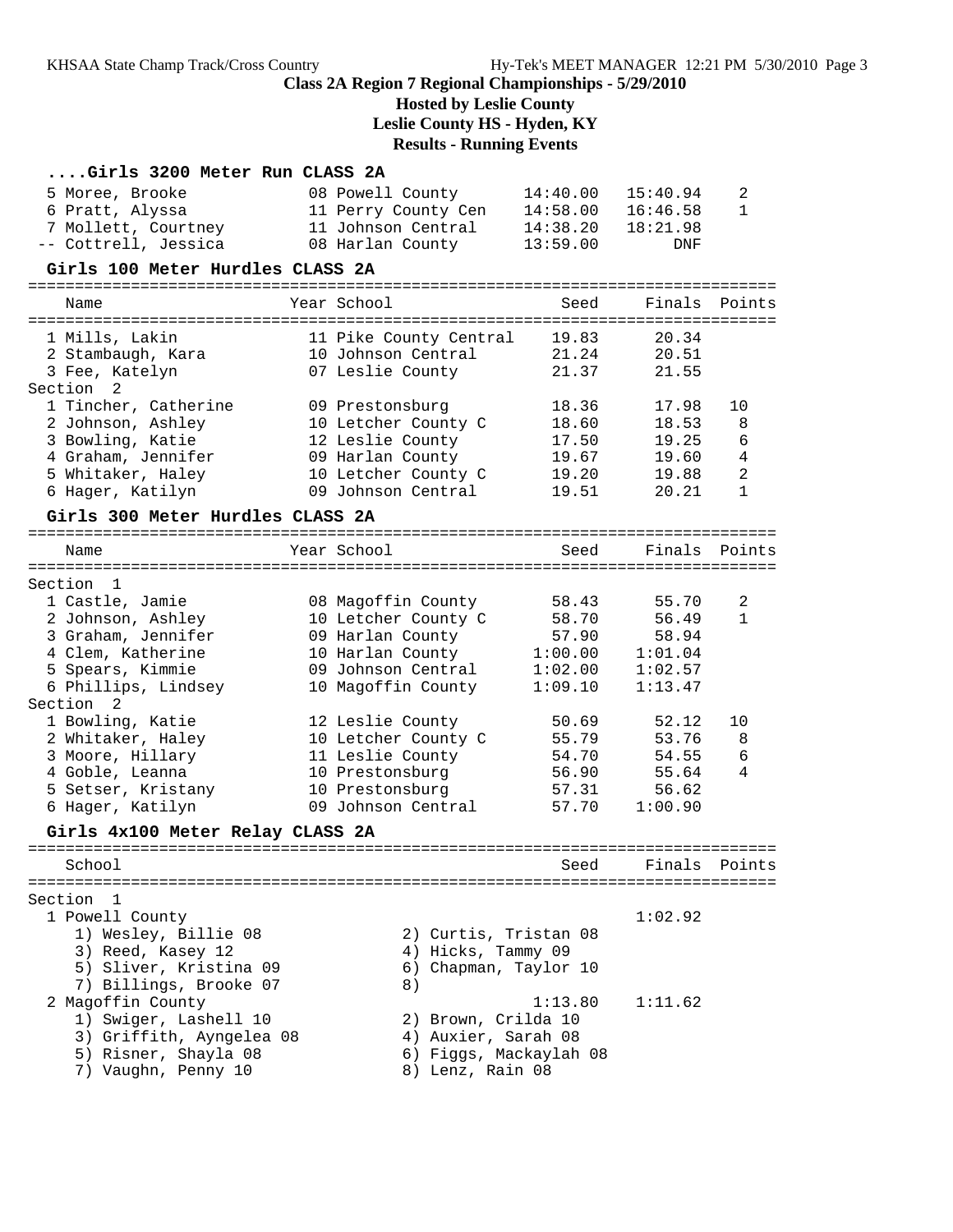# **Hosted by Leslie County**

**Leslie County HS - Hyden, KY**

**Results - Running Events**

## **....Girls 4x100 Meter Relay CLASS 2A**

| Section<br>- 2                   |    |                              |         |        |
|----------------------------------|----|------------------------------|---------|--------|
| 1 Johnson Central                |    | 55.93                        | 56.05   | 10     |
| 1) Dials, Hannah 09              |    | 2) Mollett, Courtney 11      |         |        |
| 3) Spears, Kimmie 09             |    | 4) Wiley, Isabella 10        |         |        |
| 5) McPeek, Paige 07              | 6) |                              |         |        |
| 2 Prestonsburg                   |    | 57.13                        | 56.17   | 8      |
| 1) Hopkins, Alli 09              |    | 2) Lamolinara, Alessandra 12 |         |        |
| 3) Setser, Kristany 10           |    | 4) Tincher, Catherine 09     |         |        |
| 5) Foley, Courtney 11            |    | 6) Goble, Leanna 10          |         |        |
| 7) Hereford, Chelsea 11          |    | 8) Slone, Micheala 09        |         |        |
| 3 Harlan County                  |    | 56.71                        | 56.88   | 6      |
|                                  |    |                              |         |        |
| 1) King, Kirstin 11              |    | 2) Middleton, Cara 09        |         |        |
| 3) Smith, Sumer 12               |    | 4) Smith, Tyler 10           |         |        |
| 5) Clem, Katherine 10            |    | 6) Graham, Jennifer 09       |         |        |
| 4 Letcher County Central         |    | 56.74                        | 56.98   | 4      |
| 1) Adams, Courtney 10            |    | 2) Breeding, Kyli 10         |         |        |
| 3) Smith, Lexie 09               |    | 4) Kincer, Lindsay 10        |         |        |
| 5) Raleigh, Meg 08               |    | 6) Wilson, Morgan 10         |         |        |
| 5 Breathitt County               |    | 1:00.64                      | 59.50   | 2      |
| 1) Blue, Zone 12                 |    | 2) Hall, Beth 09             |         |        |
| 3) Phipps, Morgan 09             |    | 4) Turner, Emily 09          |         |        |
| 6 Leslie County                  |    | 59.89                        | 1:01.42 | 1      |
| 1) Couch, Leah 07                |    | 2) Bailey, Victoria 11       |         |        |
| 3) Asher, Shania 07              |    | 4) Melton, Staci 10          |         |        |
| 5) Fee, Katelyn 07               |    | 6) Surer, Chelsea 11         |         |        |
| 7) Little, Lauren 10             |    | 8) Fortney, McKenzie 07      |         |        |
|                                  |    |                              |         |        |
|                                  |    |                              |         |        |
| Girls 4x200 Meter Relay CLASS 2A |    |                              |         |        |
| School                           |    | Seed                         | Finals  | Points |
|                                  |    |                              |         |        |
| Section 1                        |    |                              |         |        |
| 1 Magoffin County                |    | 2:24.03                      | 2:26.85 |        |
| 1) Blair, Kimmie 09              |    | 2) Griffith, Audryanna 09    |         |        |
| 3) Williams, Colleen 11          |    | 4) Griffith, Ayngelea 08     |         |        |
| 5) Lemaster, Jokeisha 09         |    | 6) Phillips, Lindsey 10      |         |        |
| 7) Lenz, Rain 08                 |    | 8) Peters, Lexi 09           |         |        |
| Section 2                        |    |                              |         |        |
| 1 Johnson Central                |    | 1:56.53                      | 1:56.86 | 10     |
| 1) Dials, Hannah 09              |    | 2) Mollett, Courtney 11      |         |        |
| 3) Spears, Kimmie 09             |    | 4) Wiley, Isabella 10        |         |        |
|                                  |    |                              |         |        |
| 5) Hager, Katilyn 09             | 6) |                              | 1:57.96 | 8      |
| 2 Letcher County Central         |    | 1:58.60                      |         |        |
| 1) Breeding, Kyli 10             |    | 2) Adams, Courtney 10        |         |        |
| 3) Wilson, Morgan 10             |    | 4) Smith, Lexie 09           |         |        |
| 5) Raleigh, Meg 08               |    | 6) Kincer, Lindsay 10        |         | 6      |
| 3 Leslie County                  |    | 2:02.81                      | 1:59.21 |        |
| 1) Little, Lauren 10             |    | 2) Couch, Leah 07            |         |        |
| 3) Fee, Katelyn 07               |    | 4) Melton, Staci 10          |         |        |
| 5) Moore, Hillary 11             |    | 6) Bowling, Katie 12         |         |        |
| 7) Moore, Katie 07               |    | 8) Bailey, Victoria 11       |         |        |
| 4 Harlan County                  |    | 2:01.50                      | 2:03.09 | 4      |
| 1) King, Kirstin 11              |    | 2) Smith, Tyler 10           |         |        |
| 3) Smith, Sumer 12               |    | 4) Middleton, Cara 09        |         |        |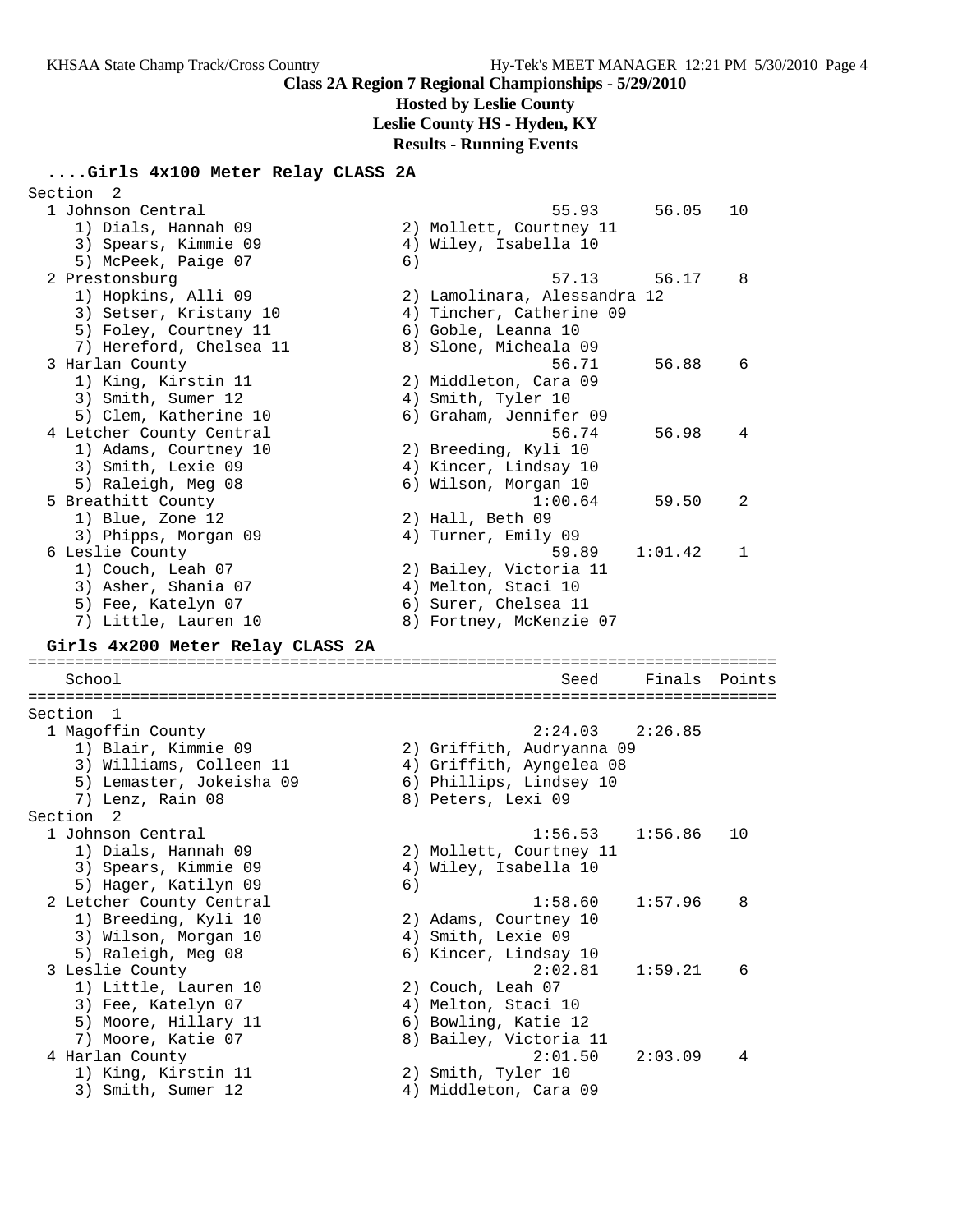**Hosted by Leslie County**

**Leslie County HS - Hyden, KY**

#### **Results - Running Events**

#### **....Girls 4x200 Meter Relay CLASS 2A**

| 5) Graham, Jennifer 09       | 6) Clem, Katherine 10  |     |
|------------------------------|------------------------|-----|
| 5 Prestonsburg               | $2:03.73$ $2:10.41$    | -2. |
| 1) Foley, Courtney 11        | 2) Hopkins, Alli 09    |     |
| 3) Lamolinara, Alessandra 12 | 4) Slone, Micheala 09  |     |
| 6 Powell County              | 2:21.00 2:20.06        |     |
| 1) Sliver, Kristina 09       | 2) Wesley, Billie 08   |     |
| 3) Curtis, Tristan 08        | 4) Reed, Kasey 12      |     |
| 5) Hicks, Tammy 09           | 6) Chapman, Taylor 10  |     |
| 7)                           | 8) Billings, Brooke 07 |     |
|                              |                        |     |

#### **Girls 4x400 Meter Relay CLASS 2A**

================================================================================ School Seed Finals Points ================================================================================ Section 1 1 Letcher County Central 4:51.00 4:37.59 10 1) Breeding, Kyli 10 2) Banks, Nicole 10 3) Whitaker, Haley 10 4) Mullins, Kelsey 11 5) Kincer, Brooke 08 6) Johnson, Ashley 10 7) Smith, Lexie 09 8) 2 Leslie County 4:46.20 4:40.99 8 1) Little, Lauren 10 2) Holbrook, Allison 10 3) Fee, Katelyn 07 (4) Moore, Katie 07 5) Moore, Hillary 11 6) Couch, Leah 07 7) Bailey, Victoria 11  $\hskip10mm$  8) Asher, Shania 07 3 Johnson Central 5:59.00 4:54.15 6 1) Blair, Emily 11 2) Hager, Katilyn 09 3) Marcum, Nikki 10 4) Whitaker, Samantha 12 5) Tackett, Cassie 09 (6) 4 Harlan County 5:30.00 5:13.19 4 1) Martin, Haley 09 2) Smith, Sumer 12 3) Middleton, Cara 09 (4) Walters, Amber 08 5) Smith, Tyler 10 6) King, Kirstin 11 7) Goodwin, Jade 08 8) 5 Prestonsburg 5:13.08 5:28.24 2 1) Foley, Courtney 11 2) Lamolinara, Alessandra 12 3) Goble, Leanna 10 4) Slone, Micheala 09 6 Magoffin County 6:07.72 5:34.10 1 1) Ward, Holly 09 2) Arnett, Morgan 09 3) Castle, Jamie 08 4) Phillips, Lindsey 10 5) Griffith, Audryanna 09 6) Peters, Lexi 09 **Girls 4x800 Meter Relay CLASS 2A** ================================================================================

School School Seed Finals Points ================================================================================ 1 Leslie County 11:11.98 11:15.92 10

 1) Little, Lauren 10 2) Holbrook, Allison 10 3) Bailey, Victoria 11 (4) Moore, Katie 07 5) Fee, Katelyn 07 6) Couch, Leah 07 7) Moore, Hillary 11 and 8) Asher, Shania 07 2 Powell County 12:15.00 11:41.70 8 1) Reed, Kasey 12 2) Moree, Brooke 08 3) Billings, Brooke 07 4) Curtis, Tristan 08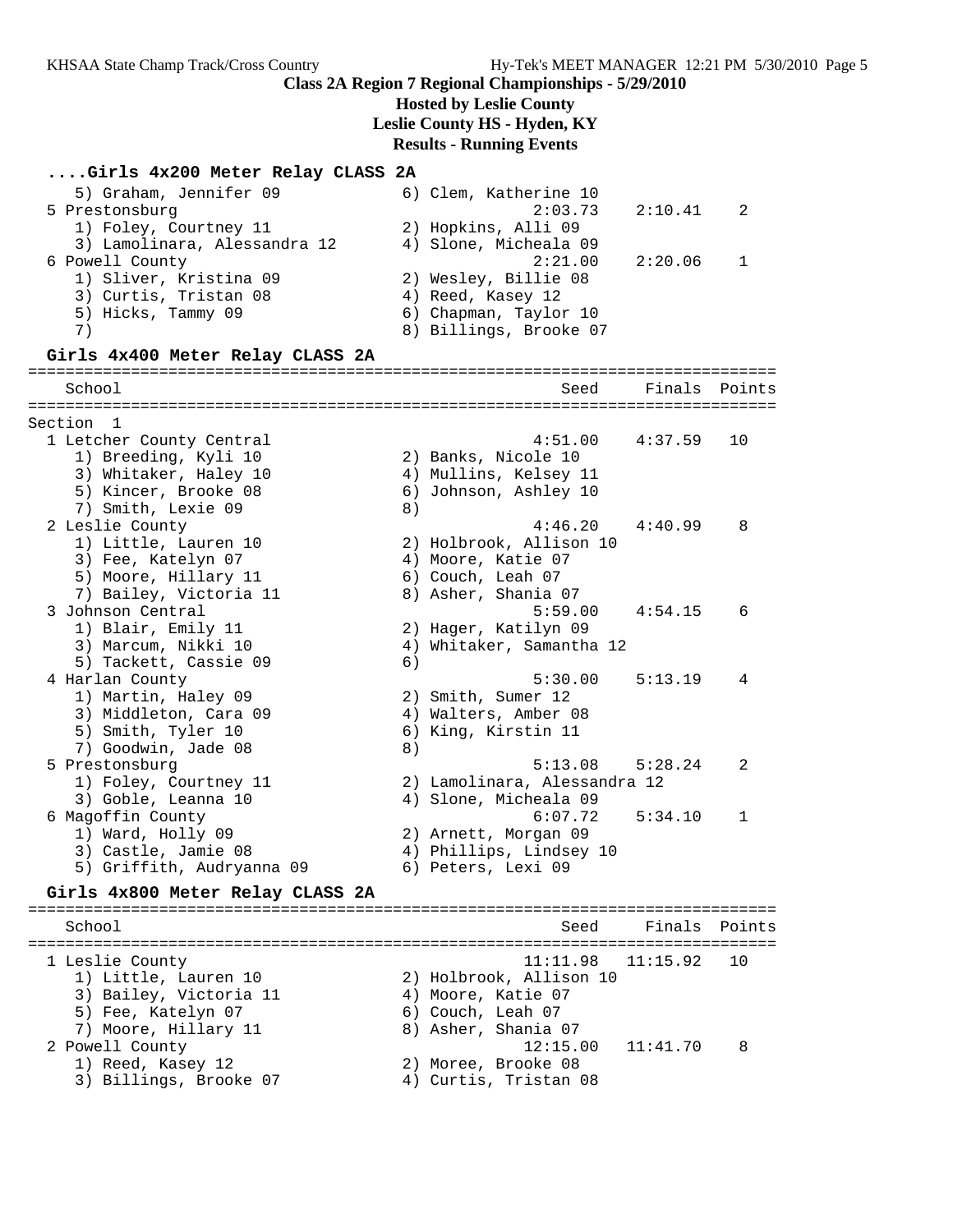### **Hosted by Leslie County**

**Leslie County HS - Hyden, KY**

#### **Results - Running Events**

#### **....Girls 4x800 Meter Relay CLASS 2A**

| 5) Sliver, Kristina 09   | 6) Wesley, Billie 08       |
|--------------------------|----------------------------|
| 3 Letcher County Central | $12:01.00$ $11:47.42$<br>6 |
| 1) Taylor, Talena 11     | 2) Mullins, Kelsey 11      |
| 3) Gose, Angelina 09     | 4) Mullins, Samantha 10    |
| 5) Adams, Freddi 10      | 6) Mullins, Mariah 10      |
| 7) Raleigh, Meg 08       | 8)                         |
| 4 Harlan County          | $12:00.00$ $11:47.72$<br>4 |
| 1) Helton, Hayley 11     | 2) Cottrell, Jessica 08    |
| 3) Walters, Amber 08     | 4) Goodwin, Jade 08        |
| 5) Epperson, Miranda 09  | 6) Martin, Haley 09        |
| 5 Johnson Central        | $12:37.48$ $12:27.86$<br>2 |
| 1) Cyrus, Larra 09       | 2) Tackett, Cassie 09      |
| 3) Deyo, Corinna 11      | 4) McPeek, Paige 07        |
| 5) Shepherd, Lauren 07   | 6)                         |

#### **Boys 100 Meter Dash CLASS 2A**

================================================================================

| Name                         | Year School         | Seed  | Finals        | Points         |
|------------------------------|---------------------|-------|---------------|----------------|
| 1 Jones, Daniel              | 09 Powell County    | 12.89 | 12.04         |                |
| 2 Thacker, Dean              | 09 Magoffin County  | 12.34 | 12.30         |                |
| 3 Maggard, Chris             | 10 Leslie County    | 13.14 | 12.75         |                |
| Section 2                    |                     |       |               |                |
| 1 Hardy, Timmy               | 12 Powell County    | 12.21 | 11.69         | 6              |
| 2 Skyles, Christain          | 10 Sheldon Clark    | 11.98 | 11.76         | $\mathfrak{D}$ |
| 3 Moore, Mikie               | 11 Sheldon Clark    | 12.11 | 11.98         |                |
| 4 Bentley, Drew              | 10 Letcher County C | 11.94 | 12.00         |                |
| 5 McKinney, Austin           | 12 Prestonsburg     | 12.21 | 12.39         | 12.3810        |
| 5 Sergent, Sam               | 09 Letcher County C | 12.34 | J12.39        | 12.3850        |
| Section 3                    |                     |       |               |                |
| $1$ Jude, J.J.               | 10 Johnson Central  | 11.12 | 11.46         | 10             |
| 2 Tincher, Cameron           | 12 Prestonsburg     | 11.23 | 11.50         | 8              |
| 3 Carroll, Jacob             | 10 Harlan County    | 11.79 | 11.75         | 4              |
| 4 Rankin, Bryan              | 10 Perry County Cen | 11.64 | 11.83         | $\mathbf{1}$   |
| 5 Davis, James               | 09 Johnson Central  | 11.84 | 12.57         |                |
| 6 McCarty, Derrick           | 11 Magoffin County  | 11.74 | 13.05         |                |
|                              |                     |       |               |                |
| Boys 200 Meter Dash CLASS 2A |                     |       |               |                |
| Name                         | Year School         | Seed  | Finals Points |                |
|                              |                     |       |               |                |
| Section 1                    |                     |       |               |                |
| 1 Bentley, Drew              | 10 Letcher County C | 24.80 | 24.72         | $\mathbf{1}$   |
| 2 Napier, Trevor             | 12 Letcher County C | 25.10 | 25.36         |                |
| 3 Robinson, Wes              | 10 Prestonsburg     | 26.67 | 25.87         |                |
| 4 Caldwell, Chase            | 11 Magoffin County  | 29.36 | 26.31         |                |
| 5 Hall, Shawn                | 11 Breathitt County | 27.95 | 26.58         |                |
| 6 McCarty, Derrick           | 11 Magoffin County  |       | 26.92         |                |
| Section 2                    |                     |       |               |                |
| $1$ Jude, J.J.               | 10 Johnson Central  | 22.93 | 23.24         | 10<br>23.2327  |

2 Tincher, Cameron 12 Prestonsburg 23.72 J23.24 8 23.2367

#### 3 Hardy, Timmy 12 Powell County 23.64 23.66 6 4 Skyles, Christain 10 Sheldon Clark 24.36 24.28 4 5 Moore, Mikie 11 Sheldon Clark 24.51 24.31 2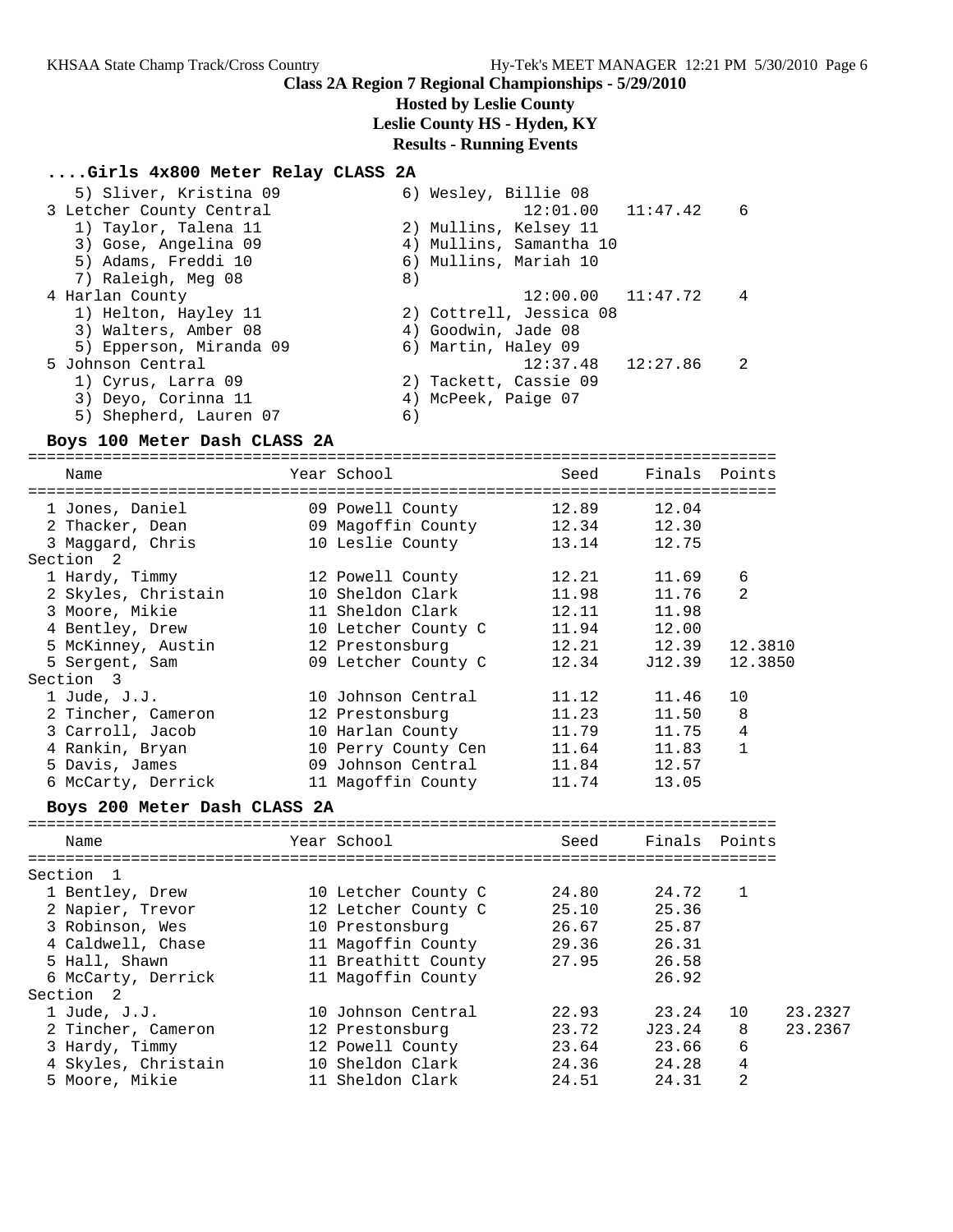**Class 2A Region 7 Regional Championships - 5/29/2010 Hosted by Leslie County Leslie County HS - Hyden, KY Results - Running Events ....Boys 200 Meter Dash CLASS 2A** 6 Carroll, Jacob 10 Harlan County 23.94 24.98 **Boys 400 Meter Dash CLASS 2A** ================================================================================ Name Year School Seed Finals Points ================================================================================ Section 1 1 Jones, Greg 12 Leslie County 1:02.87 2 McClain, Zach 09 Johnson Central 1:22.51 Section 2 1 Butcher, Andrew 12 Johnson Central 58.62 59.25 1 2 Johnson, Luke 10 Harlan County 1:02.39 59.76 3 Taulbee, Derrick 10 Powell County 1:01.00 1:00.31 4 McCarty, Derrick 11 Magoffin County 1:01.24 1:00.92 5 Caldwell, Chase 11 Magoffin County 59.79 1:02.11 6 Crisp, Adam 10 Prestonsburg 1:02.43 1:02.21 Section 3 1 Gose, James 12 Letcher County C 55.04 54.25 10 2 Caldwell, Ben 12 Leslie County 55.70 54.90 8 3 Graham, Ben 11 Harlan County 55.93 55.79 6 4 Cook, Nick 11 Letcher County C 57.66 56.00 4 5 White, James 10 Perry County Cen 55.44 57.40 2 6 Clifton, Devin 12 Prestonsburg 57.76 59.29 **Boys 800 Meter Run CLASS 2A** ================================================================================ Name Year School Seed Finals Points ================================================================================ Section 1 1 Lee, David 10 Harlan County 2:12.00 2:17.79 10 2 Pence, John 11 Perry County Cen 2:19.00 2:18.23 8 3 Sokolowvich, Jarvis 09 Letcher County C 2:19.15 2:19.43 6 4 Dixon, Jake 10 Letcher County C 2:16.24 2:21.02 4 5 Danner, Matt 12 Johnson Central 2:17.90 2:21.41 2 6 Hayes, Ben 09 Breathitt County 2:25.84 2:23.62 1 7 Damron, Taylor 09 Johnson Central 2:24.80 2:26.51 8 Little, Alex 07 Leslie County 2:30.82 9 Shephard, Andrew 10 Harlan County 2:20.00 2:35.27 10 Romans, Zach 10 Prestonsburg 2:30.54 2:38.07 11 Yates, Chris 11 Magoffin County 2:56.96 2:47.58 12 Brooks, Matt 07 Powell County 2:53.00 2:52.61 13 Blevins, Ryan 12 Breathitt County 3:09.84 2:58.67 14 Burton, Kris 08 Magoffin County 2:58.73 **Boys 1600 Meter Run CLASS 2A** ================================================================================ Name The Year School Seed Finals Points ================================================================================ 1 Lee, David 10 Harlan County 5:01.00 5:07.65 10 2 Middleton, Hunter 10 Harlan County 5:10.00 5:14.86 8 3 Sokolowvich, Jarvis 09 Letcher County C 5:13.00 5:26.93 6 4 Danner, Matt 12 Johnson Central 5:19.43 5:31.01 4 5 Hamilton, Brandon 12 Letcher County C 5:35.00 5:36.24 2

KHSAA State Champ Track/Cross Country Hy-Tek's MEET MANAGER 12:21 PM 5/30/2010 Page 7

6 Romans, Zach 10 Prestonsburg 5:30.68 5:36.43 1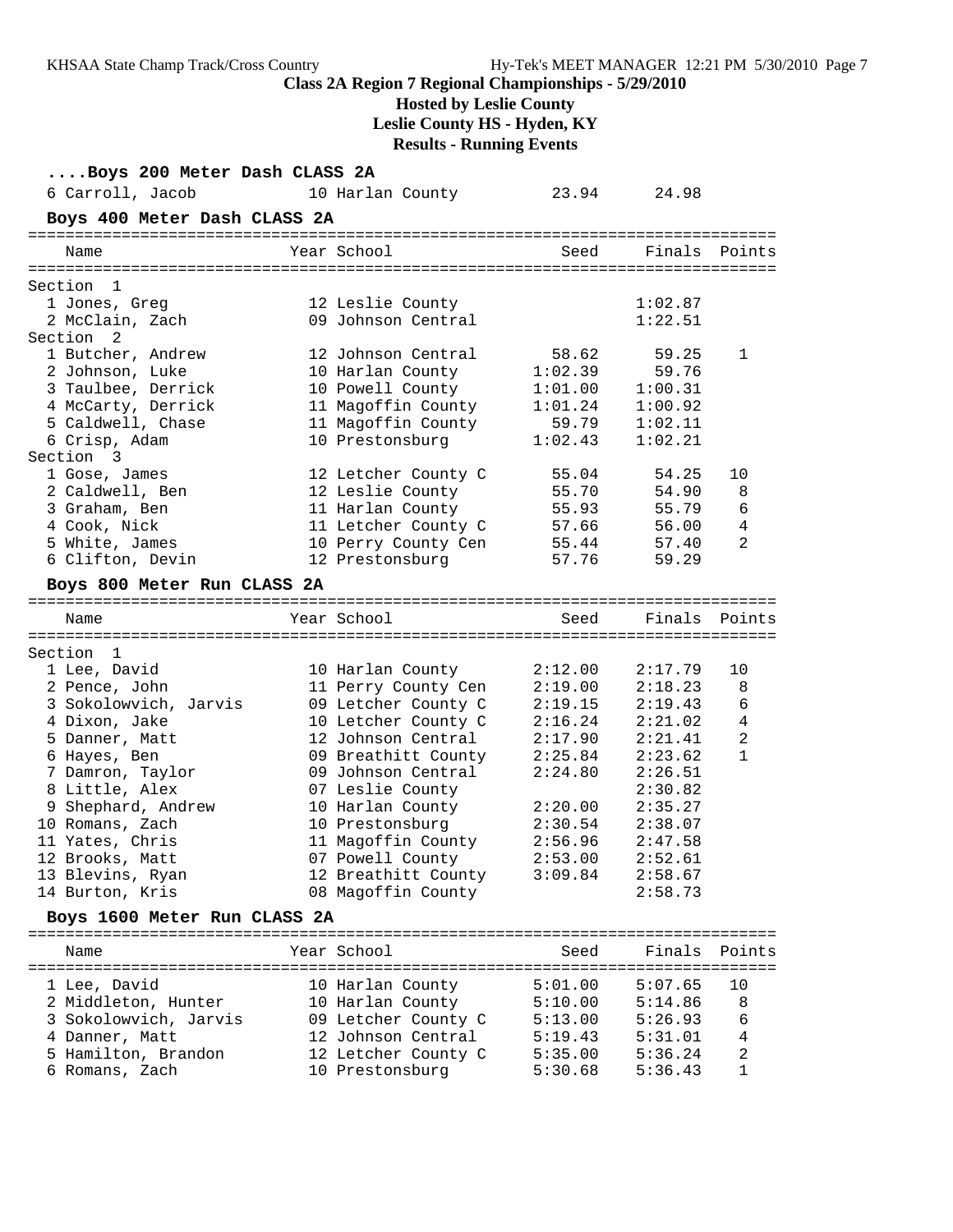## **Hosted by Leslie County**

**Leslie County HS - Hyden, KY**

### **Results - Running Events**

### **....Boys 1600 Meter Run CLASS 2A**

| 7 Pinson, Gaige      | 09 Pike County Central | 5:42.00 | 5:48.16 |
|----------------------|------------------------|---------|---------|
| 8 Baker, Griffin     | 08 Prestonsburg        | 5:54.54 | 5:55.85 |
| 9 Maggard, Casey     | 10 Leslie County       |         | 5:59.16 |
| 10 Bradenburg, Jacob | 10 Powell County       | 6:48.00 | 6:09.60 |
| 11 Blevins, Ryan     | 12 Breathitt County    | 6:32.64 | 6:14.72 |
| 12 Ervin, Ricky      | 11 Leslie County       | 6:33.00 | 6:16.69 |
| 13 Brooks, Matt      | 07 Powell County       | 6:17.00 | 6:17.78 |
| 14 Patrick, Ronnie   | 10 Breathitt County    | 6:17.24 | 6:21.13 |
| 15 Gambill, Kenny    | 09 Magoffin County     |         | 7:25.06 |

#### **Boys 3200 Meter Run CLASS 2A**

================================================================================

| Name                                  | Year School                           | Seed                 | Finals Points        |              |
|---------------------------------------|---------------------------------------|----------------------|----------------------|--------------|
| 1 Middleton, Hunter<br>2 Joseph, Ryan | 10 Harlan County<br>11 Harlan County  | 11:18.00<br>11:30.00 | 11:38.98<br>11:45.60 | 10<br>8      |
| 3 Smith, Tyler                        | 11 Letcher County C                   | 11:42.00             | 11:49.81             | 6            |
| 4 Whitaker, Trenton                   | 10 Letcher County C                   | 11:51.00             | 12:14.93             | 4            |
| 5 Baker, Griffin                      | 08 Prestonsburg                       | 12:55.81             | 13:35.15             | 2            |
| 6 Bertrand, Austin<br>7 Burke, Andy   | 08 Prestonsburg<br>09 Johnson Central | 13:42.61<br>12:24.00 | 14:13.00<br>15:34.54 | $\mathbf{1}$ |
|                                       |                                       |                      |                      |              |

#### **Boys 110 Meter Hurdles CLASS 2A**

|  | Seed                                                                                                                                                                                                                                                                                                 | Finals | Points         |
|--|------------------------------------------------------------------------------------------------------------------------------------------------------------------------------------------------------------------------------------------------------------------------------------------------------|--------|----------------|
|  |                                                                                                                                                                                                                                                                                                      | 19.13  | 8              |
|  |                                                                                                                                                                                                                                                                                                      |        |                |
|  | 15.48                                                                                                                                                                                                                                                                                                | 15.62  | 10             |
|  | 18.00                                                                                                                                                                                                                                                                                                | 19.34  | 6              |
|  | 20.50                                                                                                                                                                                                                                                                                                | 20.04  | $\overline{4}$ |
|  | 21.03                                                                                                                                                                                                                                                                                                | 20.06  | $\overline{2}$ |
|  | 21.89                                                                                                                                                                                                                                                                                                | 20.71  | $\mathbf{1}$   |
|  | 20.70                                                                                                                                                                                                                                                                                                | 20.72  |                |
|  |                                                                                                                                                                                                                                                                                                      |        |                |
|  | Seed                                                                                                                                                                                                                                                                                                 | Finals | Points         |
|  |                                                                                                                                                                                                                                                                                                      |        |                |
|  | 51.68                                                                                                                                                                                                                                                                                                | 51.29  |                |
|  | 52.30                                                                                                                                                                                                                                                                                                | 51.64  |                |
|  |                                                                                                                                                                                                                                                                                                      |        |                |
|  | 41.19                                                                                                                                                                                                                                                                                                | 43.11  | 10             |
|  | 44.51                                                                                                                                                                                                                                                                                                | 44.49  | 8              |
|  | Year School<br>09 Johnson Central<br>10 Prestonsburg<br>10 Letcher County C<br>10 Letcher County C<br>10 Prestonsburg<br>10 Johnson Central<br>12 Magoffin County<br>Boys 300 Meter Hurdles CLASS 2A<br>Year School<br>10 Prestonsburg<br>10 Letcher County C<br>10 Prestonsburg<br>12 Harlan County |        |                |

 3 Harvey, Zach 12 Magoffin County 48.40 46.84 6 4 Thacker, Dean 09 Magoffin County 49.02 48.30 4 5 Boggs, Matt 10 Letcher County C 46.44 49.17 2 6 Cole, Joe 09 Johnson Central 48.04 50.34 1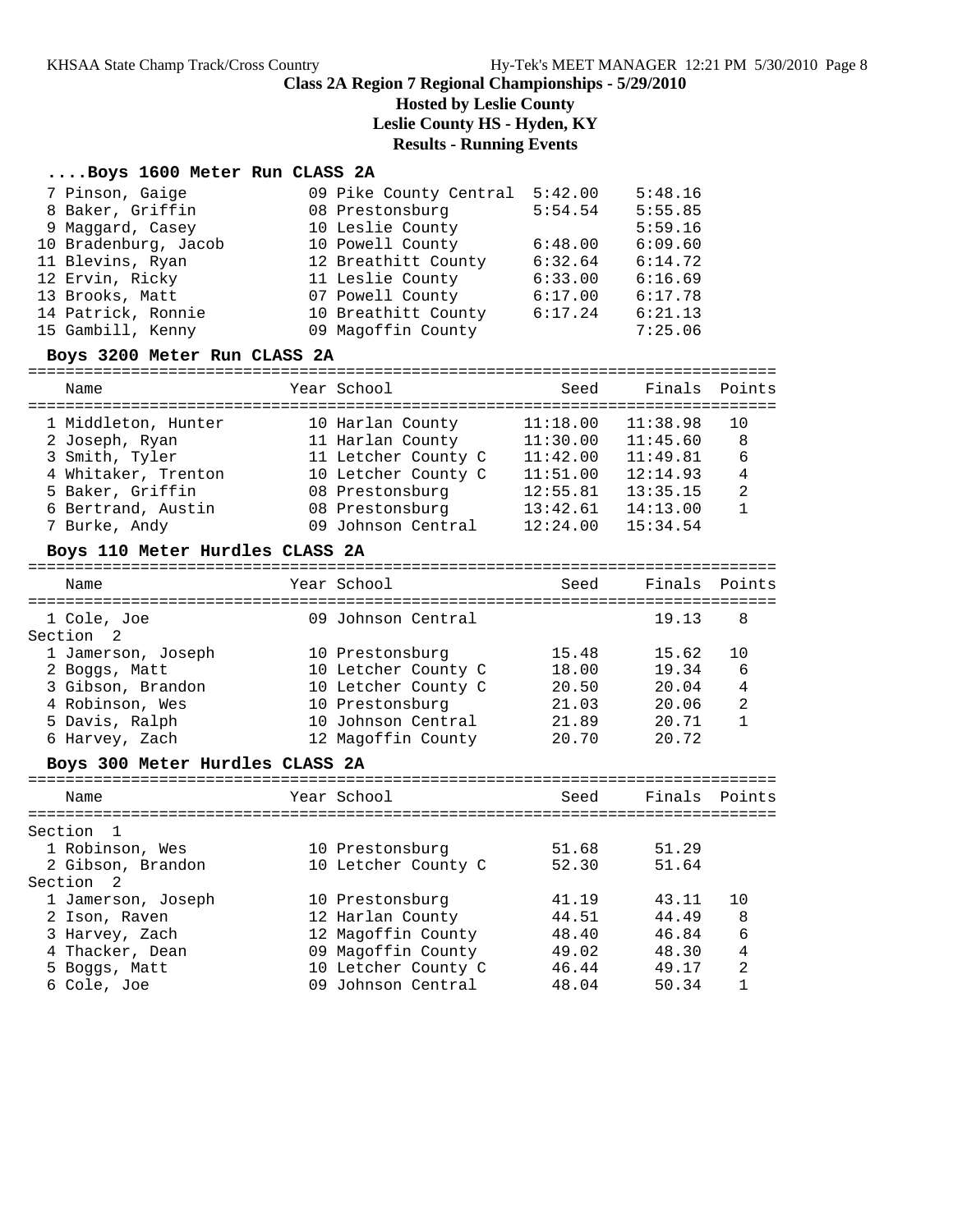**Hosted by Leslie County**

**Leslie County HS - Hyden, KY**

### **Results - Running Events**

### **Boys 4x100 Meter Relay CLASS 2A**

| School                          |    | Seed                   | Finals  | Points |
|---------------------------------|----|------------------------|---------|--------|
| Section<br>$\overline{1}$       |    |                        |         |        |
| 1 Johnson Central               |    | 51.00                  | 54.21   |        |
| 1) Welch, Joseph 11             |    | 2) Davis, James 09     |         |        |
| 3) Cole, Joe 09                 |    | 4) Green, Austin 09    |         |        |
| 5) Davis, Ralph 10              |    | 6) Damron, Taylor 09   |         |        |
| 2 Magoffin County               |    | 59.81                  | 57.51   |        |
| 1) Adkins, Cody 09              |    | 2) Huff, Damon 09      |         |        |
| 3) Gambill, Kenny 09            |    | 4) Burton, Kris 08     |         |        |
| 5) Risner, Dalton 09            |    | 6) Howard, Ashton 10   |         |        |
| Section<br>2                    |    |                        |         |        |
| 1 Prestonsburg                  |    | 46.08                  | 46.05   | 10     |
| 1) McKinney, Austin 12          |    | 2) Jamerson, Joseph 10 |         |        |
| 3) Tincher, Cameron 12          |    | 4) Craynon, Josh 12    |         |        |
| 5) Collins, Kain 10             |    | 6) Cook, Chris 10      |         |        |
| 7) Romans, Zach 10              | 8) |                        |         |        |
| 2 Powell County                 |    | 49.31                  | 46.85   | 8      |
| 1) Hardy, Timmy 12              |    | 2) Perry, Jeff 09      |         |        |
| 3) Jones, Daniel 09             |    | 4) Tiller, Kienan 09   |         |        |
| 5) Claypoole, Zach 09           | 6) |                        |         |        |
| 3 Perry County Central          |    | 47.64                  | 46.91   | 6      |
| 1) Campbell, Cody 12            |    | 2) Rankin, Bryan 10    |         |        |
| 3) Robinson, Kegan 09           |    | 4) White, James 10     |         |        |
| 5) Beatty, Darryl 09            | 6) |                        |         |        |
| 4 Letcher County Central        |    | 47.64                  | 47.76   | 4      |
| 1) Boggs, Josh 08               |    | 2) Bentley, Drew 10    |         |        |
| 3) Sergent, Sam 09              |    | 4) Napier, Trevor 12   |         |        |
| 5) Tyree, Chris 09              |    | 6) Watts, Houston 08   |         |        |
| 7) Boggs, Matt 10               | 8) |                        |         |        |
| 5 Harlan County                 |    | 46.60                  | 48.83   | 2      |
| 1) Carroll, Jacob 10            |    | 2) Ison, Raven 12      |         |        |
| 3) Wynn, Josh 09                |    | 4) Jones, Mark 11      |         |        |
| 5) Graham, Ben 11               |    | 6) Johnson, Luke 10    |         |        |
| 6 Leslie County                 |    | 49.04                  | 48.93   | 1      |
| 1) Morgan, David 10             |    | 2) Maggard, Chris 10   |         |        |
| 3) Hacker, Dylan 10             |    | 4) Bray, Blake 09      |         |        |
| 5) Brown, Blake 12              | 6) |                        |         |        |
| Boys 4x200 Meter Relay CLASS 2A |    |                        |         |        |
| School                          |    | Seed                   | Finals  | Points |
|                                 |    |                        |         |        |
| Section 1                       |    |                        |         |        |
| 1 Magoffin County               |    | 1:56.47                | 1:56.96 | 1      |

 1) Yates, Channing 10 2) Yates, Chris 11 3) Burton, Kris 08 4) Huff, Damon 09 5) Gambill, Kenny 09 6) McCarty, Derrick 11 7) Watson, Brady 09 8) Section 2 1 Prestonsburg 1:36.51 1:35.28 10 1) Slone, Nathan 11 2) McKinney, Austin 12 3) Tincher, Cameron 12 4) Craynon, Josh 12 5) Robinson, Wes 10 (6) Crisp, Adam 10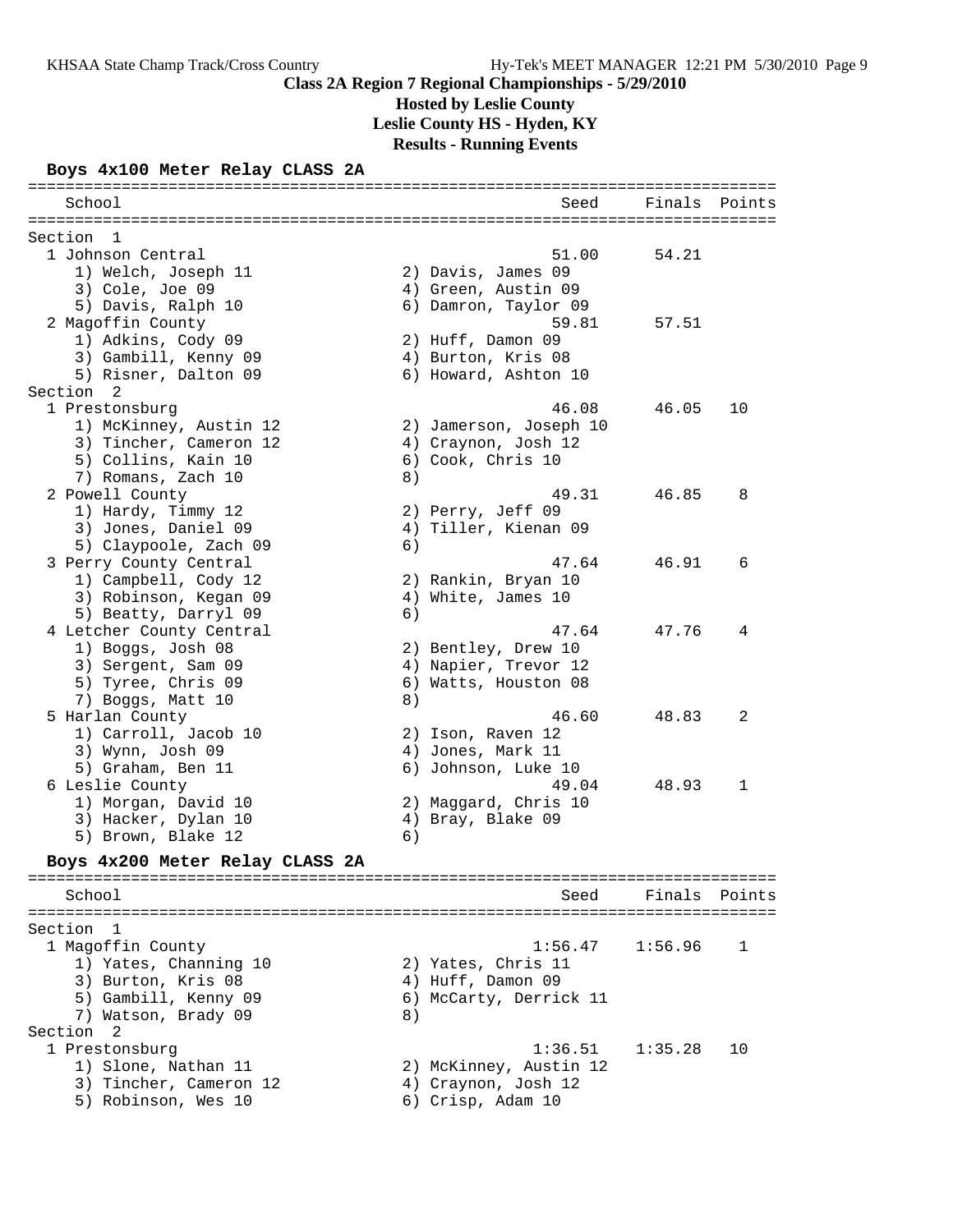## **Hosted by Leslie County**

**Leslie County HS - Hyden, KY**

# **Results - Running Events**

## **....Boys 4x200 Meter Relay CLASS 2A**

|         | 7) Clifton, Devin 12                      |    | 8) Garner, Alex 12               |         |        |
|---------|-------------------------------------------|----|----------------------------------|---------|--------|
|         | 2 Harlan County                           |    | 1:37.90                          | 1:36.90 | 8      |
|         | 1) Carroll, Jacob 10                      |    | 2) Miracle, Coty 09              |         |        |
|         | 3) Wynn, Josh 09                          |    | 4) Ison, Raven 12                |         |        |
|         | 5) Johnson, Luke 10                       |    | 6) Graham, Ben 11                |         |        |
|         | 7) Jones, Mark 11                         | 8) |                                  |         |        |
|         | 3 Perry County Central                    |    | 1:38.45                          | 1:37.66 | 6      |
|         | 1) Campbell, Cody 12                      |    | 2) Rankin, Bryan 10              |         |        |
|         | 3) Beatty, Darryl 09                      |    | 4) White, James 10               |         |        |
|         | 5) Robinson, Kegan 09                     | 6) |                                  |         |        |
|         | 4 Powell County                           |    | 1:39.00                          | 1:37.74 | 4      |
|         | 1) Hardy, Timmy 12                        |    | 2) Jones, Daniel 09              |         |        |
|         | 3) Tiller, Kienan 09                      |    | 4) Perry, Jeff 09                |         |        |
|         | 5) Claypoole, Zach 09                     | 6) |                                  |         |        |
|         | 5 Letcher County Central                  |    | 1:38.00                          | 1:38.85 | 2      |
|         | 1) Boggs, Josh 08                         |    | 2) Bentley, Drew 10              |         |        |
|         | 3) Sergent, Sam 09                        |    | 4) Napier, Trevor 12             |         |        |
|         | 5) Tyree, Chris 09                        |    | 6) Cook, Nick 11                 |         |        |
|         | 7) Watts, Houston 08                      | 8) |                                  |         |        |
|         | 6 Johnson Central                         |    | 1:44.84                          | 1:57.74 |        |
|         |                                           |    |                                  |         |        |
|         | 1) Conley, Josh 09                        |    | 2) Muncy, Brandon 09             |         |        |
|         | 3) Green, Austin 09                       |    | 4) Mills, Gatlin 10              |         |        |
|         | 5) McClain, Zach 09                       | 6) |                                  |         |        |
|         | Boys 4x400 Meter Relay CLASS 2A           |    |                                  |         |        |
|         |                                           |    |                                  |         |        |
|         | School                                    |    | Seed                             | Finals  | Points |
| Section |                                           |    |                                  |         |        |
|         |                                           |    |                                  |         |        |
|         | - 1                                       |    |                                  |         |        |
|         | 1 Magoffin County                         |    |                                  | 4:52.75 | 1      |
|         | 1) Caldwell, Chase 11                     |    | 2) Yates, Chris 11               |         |        |
|         | 3) McCarty, Derrick 11                    |    | 4) Burton, Kris 08               |         |        |
|         | 5) Francis, Andrew 09                     |    | 6) Yates, Channing 10            |         |        |
|         | Section <sub>2</sub>                      |    |                                  |         |        |
|         | 1 Letcher County Central                  |    | 3:46.00                          | 3:46.70 | 10     |
|         | 1) Gose, James 12                         |    | 2) Cook, Nick 11                 |         |        |
|         | 3) Boggs, Josh 08                         |    | 4) Dixon, Jake 10                |         |        |
|         | 5) Smith, Tyler 11                        |    | 6) Whitaker, Trenton 10          |         |        |
|         | 7) Napier, Trevor 12                      | 8) |                                  |         |        |
|         | 2 Harlan County                           |    | 4:15.60                          | 3:51.57 | 8      |
|         | 1) Wynn, Josh 09                          |    | 2) Lee, David 10                 |         |        |
|         | 3) Graham, Ben 11                         |    | 4) Miracle, Coty 09              |         |        |
|         | 5) Johnson, Luke 10                       |    | 6) Jones, Mark 11                |         |        |
|         | 7) Ison, Raven 12                         | 8) |                                  |         |        |
|         | 3 Johnson Central                         |    | 3:51.00                          | 3:57.15 | 6      |
|         | 1) Butcher, Andrew 12                     |    | 2) Damron, Taylor 09             |         |        |
|         | 3) Danner, Matt 12                        |    | 4) Jude, J.J. 10                 |         |        |
|         | 5) Cole, Joe 09                           |    | 6) Mills, Gatlin 10              |         |        |
|         | 4 Prestonsburg                            |    | 4:13.03                          | 4:04.34 | 4      |
|         | 1) McKinney, Austin 12                    |    | 2) Crisp, Adam 10                |         |        |
|         | 3) Slone, Nathan 11                       |    | 4) Clifton, Devin 12             |         |        |
|         | 5) Baker, Griffin 08                      |    | 6) Bertrand, Austin 08           |         |        |
|         | 5 Powell County<br>1) Taulbee, Derrick 10 |    | 6:00.00<br>2) Claypoole, Zach 09 | 4:22.86 | 2      |